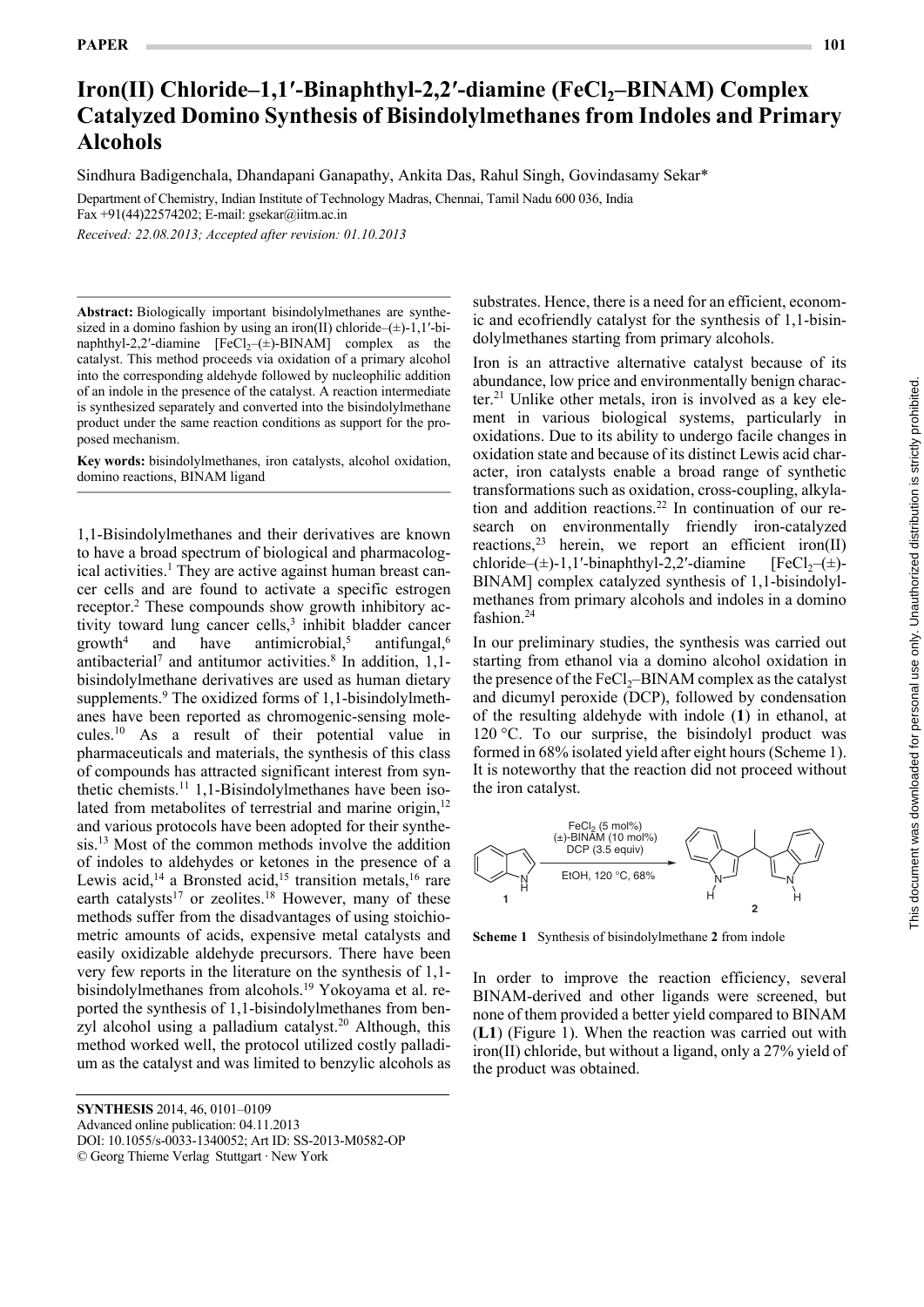

**Figure 1** Ligand screening for the domino synthesis of **2**

To optimize the conditions in terms of the yield, we screened several other metal salts in combination with BINAM (**L1**) as the ligand in this domino reaction (Table 1). Although copper, cobalt and zinc salts catalyzed the reaction, none of them provided better yields than iron(II) chloride. It was found that when a higher oxidation state iron catalyst  $(Fe<sup>3+</sup>)$  was used, no product formation was observed. The best result was obtained with iron(II) chloride (5 mol%), which gave bisindolylmethane **2** in 75% yield after six hours. The results are summarized in Table 1.

Next, different types of oxidizing agents were examined. Oxidants including hydrogen peroxide (H<sub>2</sub>O<sub>2</sub>), *tert*-butyl hydroperoxide (*t*-BuOOH) and benzoyl peroxide were less effective for the formation of product **2** when compared with dicumyl peroxide (DCP). The reaction was also attempted with 2,2,6,6-tetramethylpiperidine 1-oxyl (TEMPO) and molecular oxygen as the oxidant, however, there was no product formation. The number of equivalents of dicumyl peroxide used was important with 3.5 equivalents giving the best result.

**Table 1** Screening of Metal Salts for the Synthesis of **2**

| н<br>1         | metal salt (5 mol%)<br>$(\pm)$ -BINAM (5 mol%)<br>DCP (3.5 equiv)<br>EtOH, 120 °C | H<br>$\overline{2}$ | Н               |
|----------------|-----------------------------------------------------------------------------------|---------------------|-----------------|
| Entry          | Metal salt                                                                        | Time (h)            | Yield $(\%)^a$  |
| $\mathbf{1}$   | FeCl <sub>2</sub>                                                                 | 6                   | 68              |
| 2              | $Fe(OAc)$ ,                                                                       | 16                  | 40              |
| 3              | FeSO <sub>4</sub>                                                                 | 16                  | 15              |
| $\overline{4}$ | FeCl <sub>3</sub>                                                                 | 24                  | $\mathbf{0}$    |
| 5              | FeBr <sub>3</sub>                                                                 | 20                  | $\mathbf{0}$    |
| 6              | Fe(CIO <sub>4</sub> ) <sub>2</sub>                                                | 15                  | $\overline{0}$  |
| 7              | CuCl <sub>2</sub>                                                                 | 12                  | 14              |
| 8              | Cu(OAc)                                                                           | 12                  | 42              |
| 9              | Cu(OTf) <sub>2</sub>                                                              | 12                  | 45              |
| 10             | CuI                                                                               | 24                  | 25              |
| 11             | Co(OAc) <sub>2</sub>                                                              | 12                  | 20              |
| 12             | Ni(OAc) <sub>2</sub>                                                              | 24                  | 20              |
| 13             | Zn(OAc) <sub>2</sub>                                                              | 16                  | 38              |
| 14             | FeCl <sub>2</sub>                                                                 | 8                   | 50 <sup>b</sup> |
| 15             | FeCl <sub>2</sub>                                                                 | 6                   | 75 <sup>c</sup> |
| 16             | FeCl <sub>2</sub>                                                                 | 8                   | 69 <sup>d</sup> |
| 17             | FeCl <sub>2</sub>                                                                 | 12                  | 70 <sup>e</sup> |

a Yield of isolated product.

 $^{\rm b}$  FeCl<sub>2</sub> (2.5 mol%).<br><sup>c</sup> FeCl<sub>2</sub> (5 mol%) are

 $\text{FeCl}_2$  (5 mol%) and **L1** (10 mol%).

<sup>d</sup> FeCl<sub>2</sub> (10 mol%) and **L1** (10 mol%).

 $^{\circ}$  FeCl<sub>2</sub> (10 mol%) and **L1** (20 mol%).

Since the temperature plays a major role in catalyst efficiency, the reaction was examined at different temperatures. When the temperature was lowered to 80 °C, the yield of product **2** (76%) remained almost the same (Table 2, entry 9). However, when the temperature was reduced to 60 °C, the yield decreased to 62% (Table 2, entry 10).

From the optimization studies the best catalytic system was found to be: iron(II) chloride  $(5 \text{ mol\%})$ , 1,1'-binaphthyl-2,2'-diamine (L1) (10 mol%), dicumyl peroxide (3.5)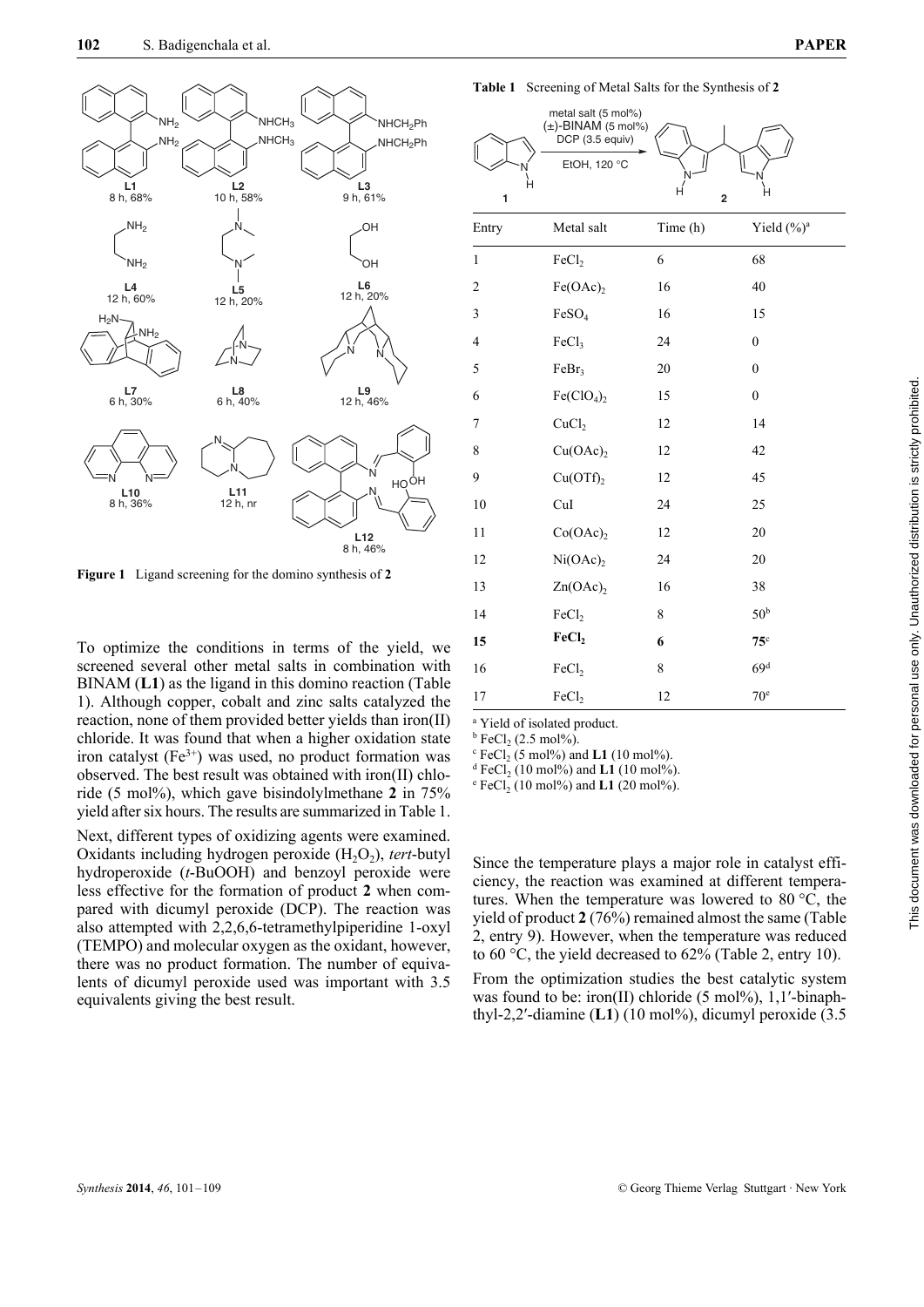



| Entry | Oxidant                           | Temp $(^{\circ}C)$ | Time(h) | Yield $(\frac{9}{6})^a$ |
|-------|-----------------------------------|--------------------|---------|-------------------------|
| 1     | <b>DCP</b>                        | 120                | 6       | 75                      |
| 2     | $H_2O_2$                          | 120                | 16      | $\mathbf{0}$            |
| 3     | $t$ -BuOOH                        | 120                | 16      | $\mathbf{0}$            |
| 4     | (PhCO <sub>2</sub> ) <sub>2</sub> | 120                | 18      | trace                   |
| 5     | <b>TEMPO</b>                      | 120                | 40      | 0 <sup>b</sup>          |
| 6     | <b>DCP</b>                        | 120                | 48      | 0 <sup>c</sup>          |
| 7     | <b>DCP</b>                        | 120                | 18      | 55 <sup>d</sup>         |
| 8     | <b>DCP</b>                        | 100                | 10      | 72                      |
| 9     | <b>DCP</b>                        | 80                 | 6       | 76                      |
| 10    | <b>DCP</b>                        | 60                 | 12      | 62                      |
| 11    | <b>DCP</b>                        | r.t.               | 24      | 0                       |

<sup>a</sup> Yield of isolated product.

 ${}^{b}$  O<sub>2</sub> was used as a co-oxidant.

c TEMPO (1.0 equiv) was added.

 $d$  DCP (2.0 equiv).

**Table 3** Iron-Catalyzed Domino Synthesis of Bisindolylmethanes from Indoles and Alcohols

equiv), 80 °C. The substrate scope of this methodology was evaluated using the optimized reaction conditions and the results are summarized in Table 3. Notably, indole reacted with ethanol to give the important natural product, vibrindole A (**2**) (Table 3, entry 1). For substituted indoles, it was found that the presence of an electron-releasing group on the nitrogen atom resulted in a good yield of the corresponding product (Table 3, entry 2). However, electron-withdrawing groups on the indole nitrogen atom, such as tosyl, completely inhibited the reaction (Table 3, entry 8), whilst an electron-withdrawing group on the benzene ring reduced the yield (Table 3, entry 5).

Increasing the length of the aliphatic chain of the alcohol led to reduced yields; when the alkyl chain was more than three carbon atoms long, the reaction did not take place. In the case of benzyl alcohol the reaction required a longer time than aliphatic alcohols (Table 3, entries 11–14).

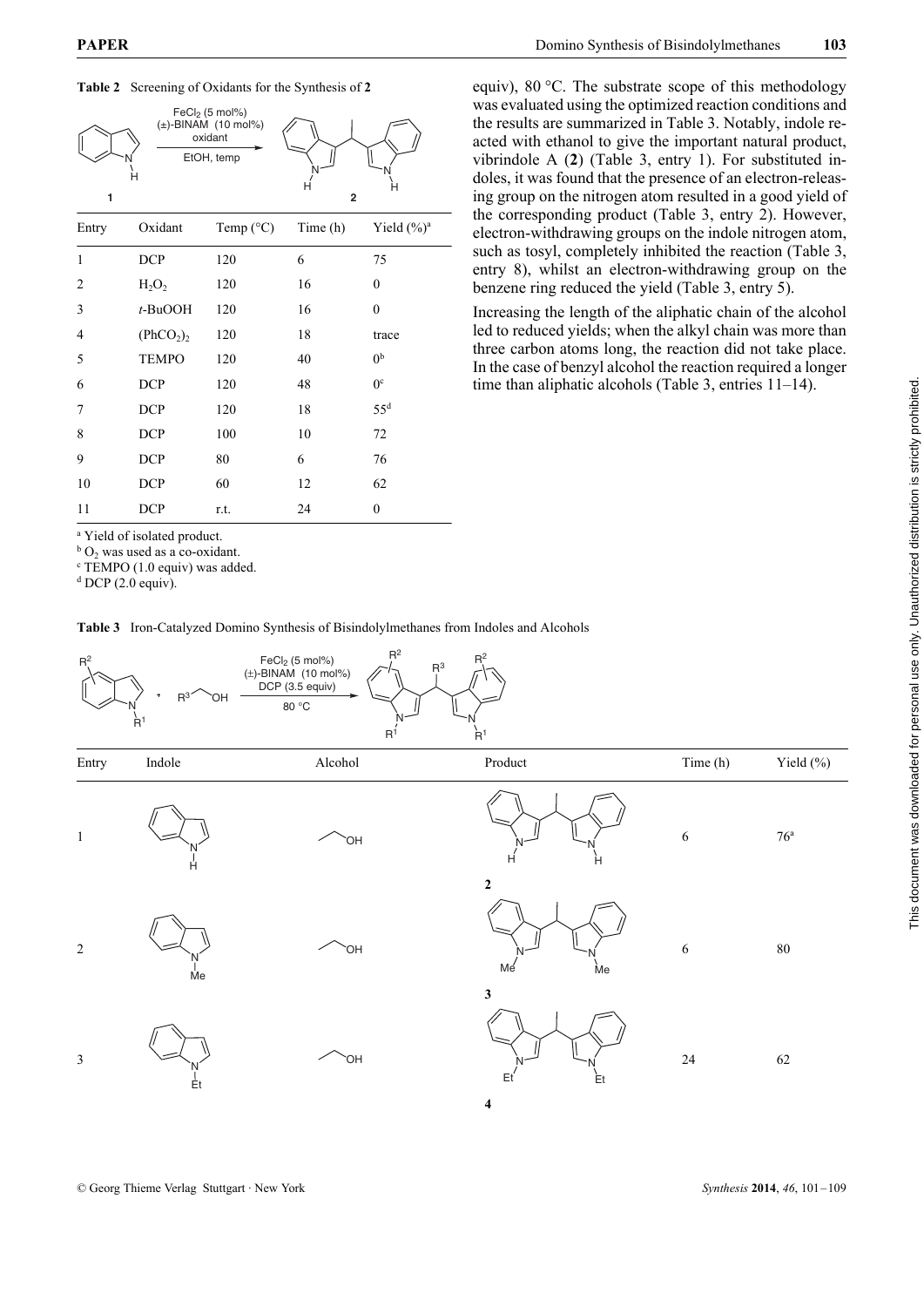**Table 3** Iron-Catalyzed Domino Synthesis of Bisindolylmethanes from Indoles and Alcohols (continued)



**11**

*Synthesis* **2014**, *46*, 101–109 © Georg Thieme Verlag Stuttgart · New York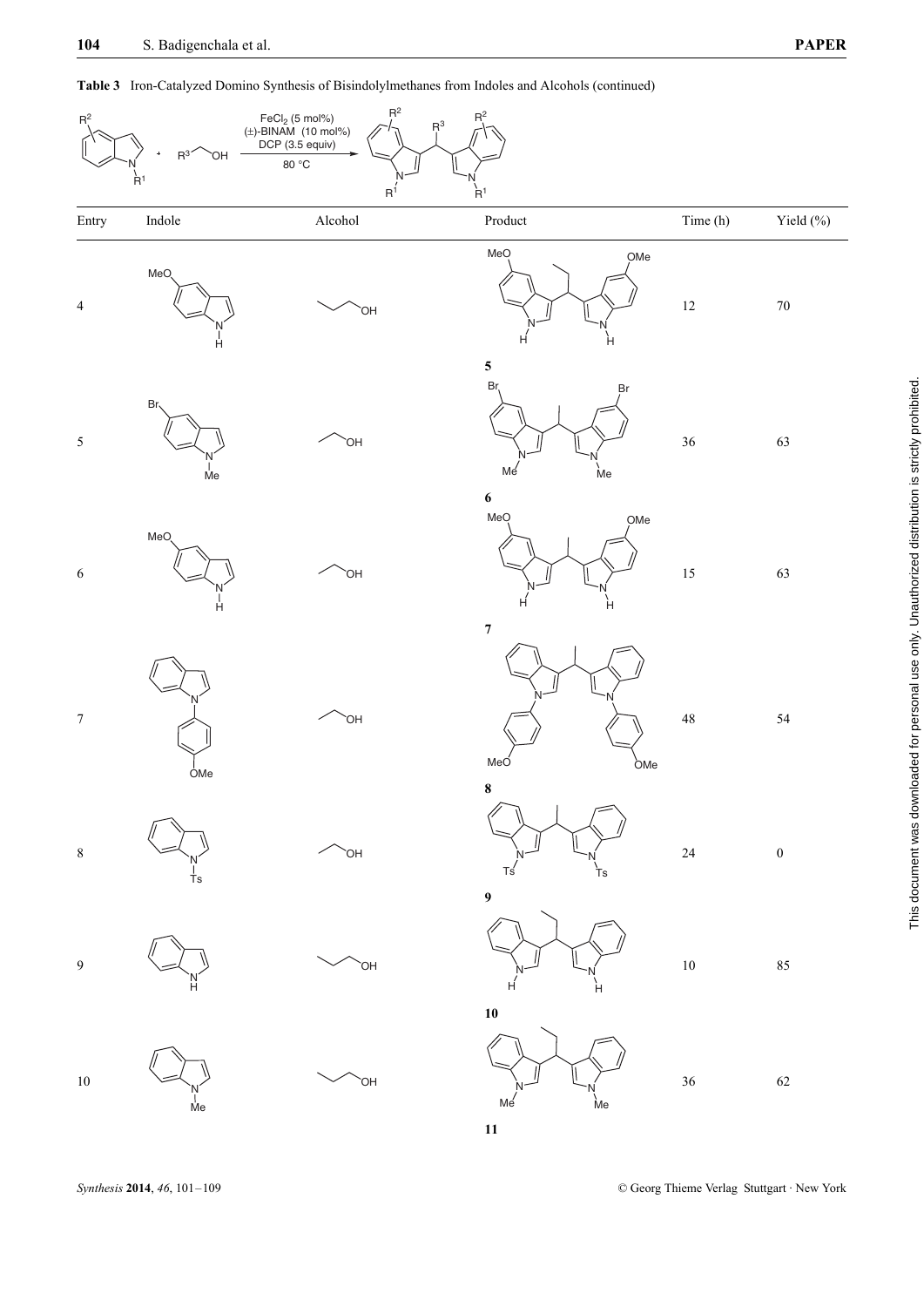

**Table 3** Iron-Catalyzed Domino Synthesis of Bisindolylmethanes from Indoles and Alcohols (continued)

<sup>a</sup> Yield of isolated product.

<sup>b</sup> *tert*-Butyl hydroperoxide was used as the oxidant.

<sup>c</sup> *tert*-Butyl alcohol (2 mL) was used as the solvent.

The reaction was completely suppressed by adding one equivalent of TEMPO (with respect to  $FeCl<sub>2</sub>$ ), a radical trapping agent, to the reaction mixture. These results indicate that a radical intermediate is most likely involved in the initial steps of the domino transformation. This explains the observed fact that aliphatic alcohols are more reactive than benzyl alcohol, since benzylic radicals are stabilized by resonance effects. When a secondary alcohol was subjected to the optimized conditions there was no reaction at all. These observations prove that the first step involves oxidation of the alcohol into an aldehyde. More importantly, there was no product formation at all when the strongly electron-deficient indole, *N*-tosylindole was used. The second step might involve nucleophilic attack of indole, which is directed by the lone pair of electrons on the nitrogen of the indole.

Based on these observations, a plausible mechanism for the domino synthesis of bisindolylmethanes, using **2** as an example, is suggested (Scheme 2). Two catalytic cycles are proposed in the mechanism. In the first cycle, the primary alcohol **16** is oxidized by iron(II) chloride and dicumyl peroxide to give the corresponding aldehyde **19** through the radical intermediates **17** and **18**. In the second cycle, nucleophilic addition of indole (**1**) to the iron(II) chloride activated aldehyde **19** (which is formed in first the cycle) affords secondary alcohol **20a** (see Scheme 3). The secondary alcohol is further activated by iron(II)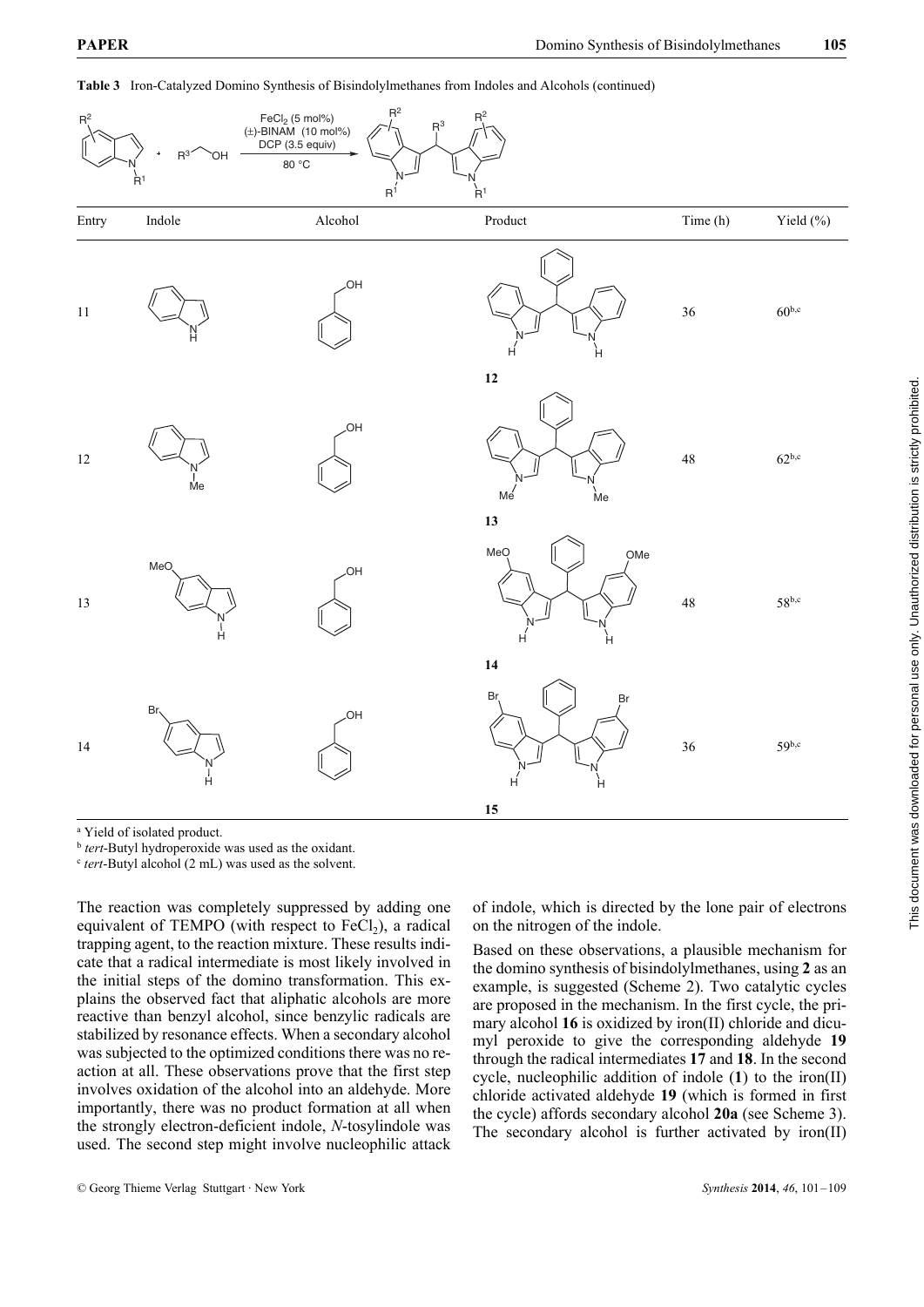

**Scheme 2** A plausible mechanism for the domino synthesis of bisindolylmethanes

chloride and undergoes a second addition of indole to give the bisindolylmethane **2**. We anticipated that the reaction proceeded through the secondary alcohol **20a** of the intermediate **20**, and we thus carried out a control experiment to understand the mechanism. The intermediate **20a** was synthesized by the reduction of 3-acetylindole using sodium borohydride,<sup>25</sup> and then subjected to our standard conditions for the preparation of bisindolylmethanes. As expected, the reaction took place smoothly and afforded an 80% isolated yield of compound **2** (Scheme 3). The instability of the intermediate **20a** explains the adverse effect of high temperature on this reaction.26



**Scheme 3** Synthesis of bisindolylmethane **2** from indole and the secondary alcohol **20a**

In summary, an efficient, cost-effective, and environmentally friendly iron-catalyzed domino synthesis of bisindolylmethanes and their derivatives from indoles and primary alcohols has been reported. A plausible mechanism has been proposed for this domino process. In support of the mechanism, one of the postulated reaction intermediates was independently synthesized and converted into the corresponding bisindolylmethane under the same reaction conditions.

All reactions were carried out in screw-cap pressure tubes under  $N<sub>2</sub>$ . All the solvents used for the reactions were obtained from Merck, India and were dried according to standard procedures. EtOH was purchased from Changshu Yangyuan Chemical, China, and dried over 4 Å molecular sieves. Reactions were monitored by thin-layer chromatography (TLC) using Merck silica gel 60 F254 precoated plates (0.25 mm), and samples were made visual by UV fluorescence. Silica gel (particle size: 100–200 mesh) was purchased from SRL India and was used for column chromatography using appropriate mixtures of hexanes–EtOAc as the eluent. FeCl<sub>2</sub> was obtained from Sigma-Aldrich Company. Other chemicals were purchased: indole from Spectrochem Pvt. Ltd., Mumbai, India (AR), dicumyl peroxide from Acros Organics, and 1,1′-binaphthyl-2,2′-diamine (BINAM) ligand **L1** was purchased from GERCHEM chemicals, Hyderabad, India. Reaction temperatures were controlled using a Varivolt temperature modulator. Melting points were obtained using a Toshniwal melting point apparatus and are uncorrected. FTIR spectra were recorded on a Nicolet 6700 spectrometer and absorptions are reported in wavenumbers  $(cm^{-1})$ . <sup>1</sup>H and <sup>13</sup>C NMR spectra were recorded on Bruker 400 or 500 MHz instruments. <sup>1</sup>H NMR spectra are reported relative to Me<sub>4</sub>Si ( $\delta$  0.0) or residual CHCl<sub>3</sub> ( $\delta$  7.26). <sup>13</sup>C NMR are reported relative to CDCl<sub>3</sub> ( $\delta$ 77.16). High-resolution mass spectra (HRMS) were recorded on Q-Tof Micro mass spectrometer.

## **3,3′-(Ethane-1,1-diyl)bis(1***H***-indole) (2);**<sup>27</sup> **Typical Procedure**

An oven-dried, screw-cap pressure tube containing a magnetic stir bar was charged with  $FeCl<sub>2</sub>$  (3.2 mg, 0.025 mmol), 1,1'-binaphthyl-2,2′-diamine (BINAM) (14.2 mg, 0.05 mmol), dicumyl peroxide (DCP) (473.2 mg, 1.75 mmol) and indole (**1**) (58.6 mg, 0.5 mmol). The pressure tube was evacuated and back-filled with  $N_2$ . Anhydrous EtOH (2 mL) was added and the mixture was stirred at 80 °C for 6 h. After the complete disappearance of indole (the progress of the reaction was monitored by TLC), the mixture was allowed to cool to r.t. and the EtOH was evaporated under reduced pressure using a rotary evaporator. Next,  $H<sub>2</sub>O$  (15 mL) was added, and the product was extracted with EtOAc  $(3 \times 10 \text{ mL})$  and dried over anhydrous  $Na<sub>2</sub>SO<sub>4</sub>$ . The solvent was evaporated and the residue purified by column chromatography on silica gel (EtOAc–hexane, 12:88) to afford pure product **2**.

Yield: 49.8 mg (76%); light yellow solid; mp 148 °C (Lit.<sup>27</sup> 158– 160 °C);  $R_f$  = 0.39 (20% EtOAc in hexane).

IR (neat): 3413, 3053, 2969, 2871, 1456, 1417, 1340, 1221, 1092, 1012, 746, 585 cm–1.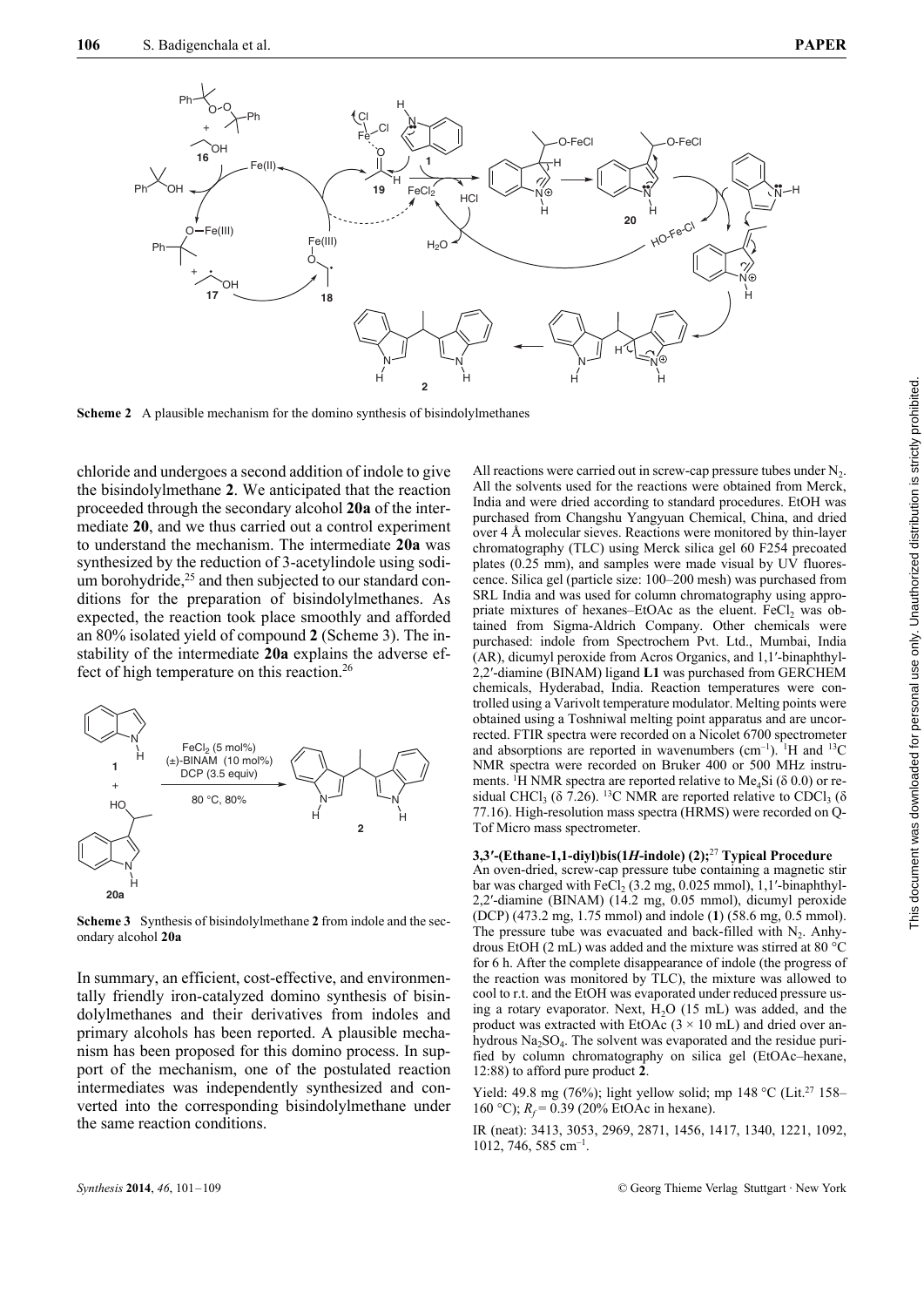<sup>1</sup>H NMR (400 MHz, CDCl<sub>3</sub>): δ = 1.83 (d, *J* = 7.2 Hz, 3 H), 4.70 (q, *J* = 7.2 Hz, 1 H), 6.89 (d, *J* = 2.4 Hz, 2 H), 7.08 (td, *J* = 8, 0.8 Hz, 2 H), 7.20 (td, *J* = 8.0, 0.8 Hz, 2 H), 7.34 (d, *J* = 8 Hz, 2 H), 7.61 (d, *J* = 8.4 Hz, 2 H), 7.80 (br s, 2 H).

<sup>13</sup>C NMR (100 MHz, CDCl<sub>3</sub>): δ = 21.9, 28.3, 111.2, 119.1, 119.9, 121.3, 121.8, 121.9, 127.0, 136.8.

HRMS (ESI, +):  $m/z$  [M + Na]<sup>+</sup> calcd for C<sub>18</sub>H<sub>16</sub>N<sub>2</sub>Na: 283.1211; found: 283.1220.

#### **3,3′-(Ethane-1,1-diyl)bis(1-methyl-1***H***-indole) (3)**

Yield: 58.4 mg (80%); colorless oil;  $R_f = 0.77$  (20% EtOAc in hexane).

IR (neat): 2925, 1612, 1469, 739 cm–1.

<sup>1</sup>H NMR (500 MHz, CDCl<sub>3</sub>): δ = 1.71 (d, *J* = 7.0 Hz, 3 H), 3.63 (s, 6 H), 4.59 (q, *J* = 7.1 Hz, 1 H), 6.71 (s, 2 H), 6.96 (t, *J* = 7.0 Hz, 2 H), 7.12 (td, *J* = 7.0, 1.1 Hz, 2 H), 7.20 (t, *J* = 8.2 Hz, 2 H), 7.51 (d,  $J = 8$  Hz, 2 H).

<sup>13</sup>C NMR (125 MHz, CDCl<sub>3</sub>): δ = 22.5, 28.3, 32.9, 109.4, 118.7, 120.1, 120.6, 121.6, 126.3, 127.6, 137.6.

HRMS (ESI, +):  $m/z$  [M + H]<sup>+</sup> calcd for  $C_{20}H_{21}N_2$ : 289.1705; found: 289.1714.

#### **3,3′-(Ethane-1,1-diyl)bis(1-ethyl-1***H***-indole) (4)**

Yield: 49.7 mg (62%); pale brown solid; mp 101 °C;  $R_f$  = 0.54 (5%) EtOAc in hexane).

IR (KBr): 2929, 2869, 1607, 1547, 1462, 1394, 1334, 931, 819 cm–1.

<sup>1</sup>H NMR (500 MHz, CDCl<sub>3</sub>): δ = 1.33 (t, *J* = 7 Hz, 6 H), 1.72 (d, *J* = 7 Hz, 3 H), 4.02 (dq, *J* = 7.0, 1.5 Hz, 4 H), 4.59 (q, *J* = 7.5 Hz, 1 H), 6.77 (s, 2 H), 6.95 (t, *J* = 7 Hz, 2 H), 7.10 (t, *J* = 7.5 Hz, 2 H), 7.23 (d, *J* = 8.5 Hz, 2 H), 7.50 (d, *J* = 8 Hz, 2 H).

<sup>13</sup>C NMR (125 MHz, CDCl<sub>3</sub>):  $δ = 15.5$ , 22.2, 28.2, 40.8, 109.2, 118.3, 120.0, 121.1, 124.3, 125.6, 127.9, 136.3.

HRMS (ESI, +):  $m/z$  [M + K]<sup>+</sup> calcd for C<sub>22</sub>H<sub>24</sub>N<sub>2</sub>K: 355.1577; found: 355.1589.

#### **3,3′-(Propane-1,1-diyl)bis(5-methoxy-1***H***-indole) (5)**

Yield: 58.2 mg (70%); brown solid; mp 121 °C;  $R_f = 0.41$  (30%) EtOAc in hexane).

IR (KBr): 3409, 2924, 2853, 1617, 1452, 1309, 1089, 878, 800, 760  $cm^{-1}$ .

<sup>1</sup>H NMR (400 MHz, CDCl<sub>3</sub>): δ = 1.02 (t, *J* = 7.2 Hz, 3 H), 2.23 (quin, *J* = 7.2 Hz, 2 H), 3.77 (s, 6 H), 4.27 (t, *J* = 7.2 Hz, 1 H), 6.81  $(\text{dd}, J = 8, 2 \text{ Hz}, 2 \text{ H}), 6.99 \text{ (d}, J = 1.6 \text{ Hz}, 2 \text{ H}), 7.03 \text{ (d}, J = 2 \text{ Hz}, 2 \text{ H})$ H), 7.22 (d, *J* = 8 Hz, 2 H), 7.81 (br s, 2 H).

<sup>13</sup>C NMR (100 MHz, CDCl<sub>3</sub>): δ = 13.3, 28.2, 55.7, 56.0, 102.1, 111.7, 118.8, 122.4, 128.3, 128.4, 144.6, 158.0.

#### **3,3′-(Ethane-1,1-diyl)bis(5-bromo-1-methyl-1***H***-indole) (6)**<sup>28</sup>

Yield: 65.8 mg (63%); brown solid; mp 112 °C;  $R_f = 0.41$  (10%) EtOAc in hexane).

IR (neat): 3114, 2968, 2821, 1611, 1535, 1420, 1366, 907, 866, 790  $cm^{-1}$ .

<sup>1</sup>H NMR (500 MHz, CDCl<sub>3</sub>): δ = 1.66 (d, *J* = 7.0 Hz, 3 H), 3.62 (s, 6 H), 4.44 (q, *J* = 7.0 Hz, 1 H), 6.69 (s, 2 H), 7.07 (d, *J* = 8.5 Hz, 2 H), 7.19 (dd, *J* = 8.5, 2.0 Hz, 2 H), 7.57 (d, *J* = 2 Hz, 2 H).

<sup>13</sup>C NMR (125 MHz, CDCl<sub>3</sub>): δ = 22.1, 28.0, 32.9, 110.8, 112.2, 119.6, 122.3, 124.4, 127.3, 128.9, 136.2.

#### **3,3′-(Ethane-1,1-diyl)bis(5-methoxy-1***H***-indole) (7)**<sup>28</sup>

Yield: 50.6 mg (63%); brown sticky solid;  $R_f$  = 0.43 (30% EtOAc in hexane)

IR (KBr): 3412, 2954, 2830, 1619, 1479, 1361, 1212, 805, 739 cm–1.

<sup>1</sup>H NMR (400 MHz, CDCl<sub>3</sub>): δ = 1.79 (d, *J* = 7.2 Hz, 3 H), 3.77 (s, 6 H), 4.57 (q, *J* = 6.8 Hz, 1 H), 6.83 (d, *J* = 9.2 Hz, 2 H), 6.92 (s, 2 H), 7.01 (s, 2 H), 7.23 (s, 2 H), 7.81 (s, 2 H).

<sup>13</sup>C NMR (100 MHz, CDCl<sub>3</sub>): δ = 21.6, 28.2, 56.0, 101.9, 111.7, 111.8, 121.3, 122.2, 127.4, 132.0, 153.6.

#### **3,3′-(Ethane-1,1-diyl)bis[1-(4-methoxyphenyl)-1***H***-indole] (8)**

Yield: 63.7 mg (54%); brown solid; mp 89 °C;  $R_f = 0.46$  (10%) EtOAc in hexane).

IR (KBr): 3049, 2925, 2838, 1607, 1457, 1370, 1246, 834, 743 cm–1.

<sup>1</sup>H NMR (500 MHz, CDCl<sub>3</sub>):  $\delta$  = 1.80 (d, *J* = 7.5 Hz, 3 H), 3.77 (s, 6 H), 4.69 (q, *J* = 7 Hz, 1 H), 6.91 (d, *J* = 8.5 Hz, 4 H), 7.02 (m, 4 H), 7.11 (t, *J* = 7 Hz, 2 H), 7.29 (d, *J* = 9 Hz, 4 H), 7.37 (d, *J* = 8.5 Hz, 2 H), 7.59 (d, *J* = 8 Hz, 2 H).

<sup>13</sup>C NMR (125 MHz, CDCl<sub>3</sub>): δ = 22.0, 28.2, 55.7, 110.5, 114.7, 119.5, 120.0, 121.9, 122.2, 125.6, 125.9, 128.1, 133.2, 136.9, 158.0.

HRMS (ESI, +):  $m/z$  [M + Na]<sup>+</sup> calcd for  $C_{32}H_{28}N_{2}O_{2}Na$ : 495.2048; found: 495.2068.

#### **3,3′-(Propane-1,1-diyl)bis(1***H***-indole) (10)**<sup>29</sup>

Yield: 58.2 mg (85%); colorless oil;  $R_f = 0.45$  (20% EtOAc in hexane).

<sup>1</sup>H NMR (500 MHz, CDCl<sub>3</sub>): δ = 0.93 (t, *J* = 7.4 Hz, 3 H), 2.16 (quin, *J* = 7.4 Hz, 2 H), 4.29 (t, *J* = 7.4 Hz, 1 H), 6.87 (d, *J* = 2.2 Hz, 2 H), 6.95 (t, *J* = 7.1 Hz, 2 H), 7.06 (t, *J* = 7.6 Hz, 2 H), 7.22 (d, *J* = 8.1 Hz, 2 H), 7.51 (d, *J* = 8 Hz, 2 H), 7.75 (s, 2 H).

<sup>13</sup>C NMR (125 MHz, CDCl<sub>3</sub>):  $δ = 13.2, 28.8, 36.0, 111.1, 119.1,$ 119.8, 120.4, 121.5, 121.8, 127.3, 136.7.

#### **3,3′-(Propane-1,1-diyl)bis(1-methyl-1***H***-indole) (11)**

Yield: 46.5 mg (62%); dark red solid;  $R_f = 0.56$  (10% EtOAc in hexane).

IR (KBr): 2923, 1607, 1465, 1370, 1086, 747 cm–1.

<sup>1</sup>H NMR (500 MHz, CDCl<sub>3</sub>): δ = 0.93 (t, *J* = 7.5 Hz, 3 H), 2.14 (q, *J* = 7.5 Hz, 2 H), 3.64 (s, 6 H), 4.29 (t, *J* = 7.0 Hz, 1 H), 6.77 (s, 2 H), 6.94–6.97 (m, 2 H), 7.09–7.12 (m, 2 H), 7.18 (s, 2 H), 7.53 (d,  $J = 8$  Hz, 2 H).

<sup>13</sup>C NMR (125 MHz, CDCl<sub>3</sub>): δ = 13.3, 29.4, 32.8, 35.9, 109.2, 118.5, 119.1, 119.9, 121.3, 126.4, 127.7, 137.4.

HRMS (ESI, +):  $m/z$  [M + Na]<sup>+</sup> calcd for C<sub>21</sub>H<sub>22</sub>N<sub>2</sub>Na: 325.1681; found: 325.1696.

### **3,3′-(Phenylmethane-1,1-diyl)bis(1***H***-indole) (12)**<sup>30</sup>

Yield: 48.3 mg (60%); pink solid; mp 139 °C (Lit.<sup>30</sup> 141-142 °C);  $R_f$  = 0.49 (20% EtOAc in hexane).

IR (KBr): 3409, 2924, 2853, 1605, 1455, 1198, 744 cm–1.

<sup>1</sup>H NMR (400 MHz, CDCl<sub>3</sub>): δ = 5.80 (s, 1 H), 6.55 (d,  $J$  = 1.6 Hz, 2 H), 6.92 (t, *J* = 7.2 Hz, 2 H), 7.06–7.14 (m, 3 H), 7.19 (t, *J* = 7.2 Hz, 2 H), 7.25–7.27 (m, 4 H), 7.31 (d, *J* = 8 Hz, 2 H), 7.79 (s, 2 H). <sup>13</sup>C NMR (100 MHz, CDCl<sub>3</sub>): δ = 40.2, 111.0, 119.2, 119.9, 121.9, 123.6, 126.1, 127.1, 128.2, 128.7, 133.7, 136.7, 144.0.

# **3,3′-(Phenylmethane-1,1-diyl)bis(1-methyl-1***H***-indole) (13)**<sup>27</sup>

Yield: 54.2 mg (59%); dark red solid; mp 163 °C;  $R_f = 0.43$  (10%) EtOAc in hexane).

IR (KBr): 3020, 2927, 1607, 1547, 1472, 1366, 744, 700 cm–1.

<sup>1</sup>H NMR (400 MHz, CDCl<sub>3</sub>): δ = 3.66 (s, 6 H), 5.87 (s, 1 H), 6.52 (d, *J* = 0.8 Hz, 2 H), 6.96–7.00 (m, 2 H), 7.16–7.21 (m, 3 H), 7.24– 7.29 (m, 4 H), 7.33–7.35 (m, 2 H), 7.38 (d, *J* = 7.6 Hz, 2 H).

<sup>13</sup>C NMR (100 MHz, CDCl<sub>3</sub>):  $\delta$  = 32.8, 40.2, 109.2, 118.4, 118.8, 120.2, 121.5, 126.1, 127.6, 128.3, 128.4, 128.8, 137.5, 144.6.

HRMS (ESI, +):  $m/z$  [M + Na]<sup>+</sup> calcd for C<sub>25</sub>H<sub>22</sub>N<sub>2</sub>Na: 373.1681; found: 373.1696.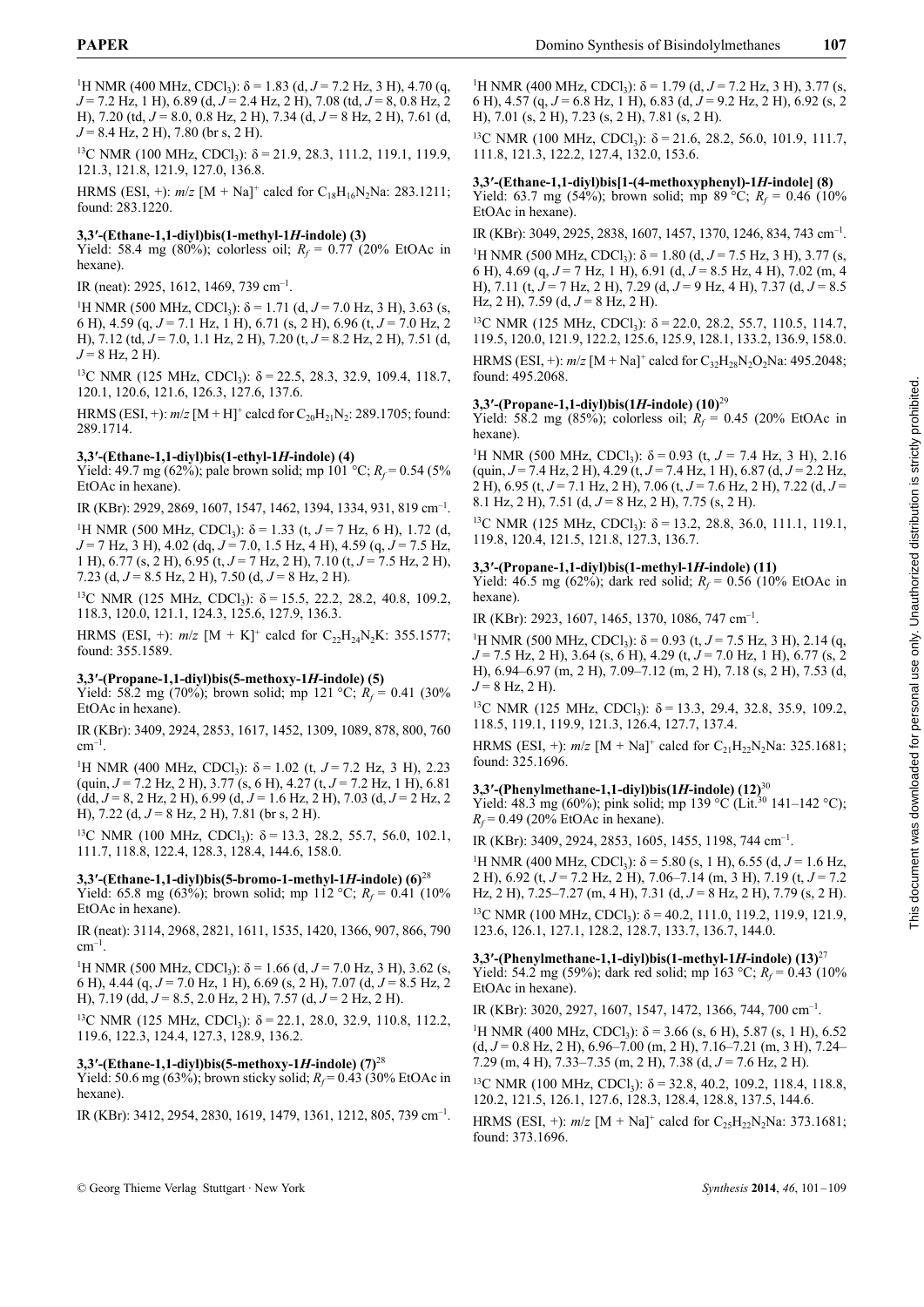**3,3′-(Phenylmethane-1,1-diyl)bis(5-methoxy-1***H***-indole) (14)**<sup>28</sup> Yield: 55.4 mg (58%); red solid; mp 198 °C;  $R_f$  = 0.56 (30% EtOAc in hexane).

IR (KBr): 3004, 2934, 1619, 1586, 1484, 1448, 1208, 1028, 799 cm–1.

<sup>1</sup>H NMR (500 MHz, CDCl<sub>3</sub>):  $\delta$  = 3.61 (s, 6 H), 5.69 (s, 1 H), 7.11– 7.22 (m, 7 H), 7.27 (d, *J* = 7.2 Hz, 2 H), 7.39 (t, *J* = 7.6 Hz, 2 H), 7.76 (s, 2 H), 8.04 (d, *J* = 7.6 Hz, 2 H).

<sup>13</sup>C NMR (125 MHz, CDCl<sub>3</sub>):  $δ = 40.4, 56.0, 102.2, 111.8, 112.0,$ 119.5, 124.6, 126.2, 128.3, 128.6, 128.9, 130.3, 132.0, 133.8.

HRMS (ESI, +):  $m/z$  [M + Na]<sup>+</sup> calcd for  $C_{25}H_{22}N_2O_2$ Na: 405.1579; found: 405.1566.

**3,3′-(Phenylmethane-1,1-diyl)bis(5-bromo-1***H***-indole) (15)**<sup>31</sup> Yield: 59.1 mg (59%); dark red solid; mp 223 °C;  $R_f = 0.55$  (30%) EtOAc in hexane).

IR (KBr): 3416, 3068, 2927, 2859, 1592, 1558, 1449, 976, 775 cm–1.

<sup>1</sup>H NMR (500 MHz, CDCl<sub>3</sub>): δ = 5.75 (s, 1 H), 6.65 (d, *J* = 1.5 Hz, 2 H), 7.23–7.24 (m, 4 H), 7.26 (s, 2 H), 7.29–7.30 (m, 4 H), 7.47 (d, *J* = 0.5 Hz, 2 H), 7.99 (s, 2 H).

<sup>13</sup>C NMR (125 MHz, CDCl<sub>3</sub>): δ = 40.0, 112.7, 112.8, 119.2, 122.4, 124.9, 125.1, 126.7, 128.6, 128.7, 128.8, 135.5, 143.1.

HRMS (ESI, +):  $m/z$  [M + H]<sup>+</sup> calcd for  $C_{23}H_{17}N_2Br_2$ : 478.9758; found: 478.9743.

#### **Acknowledgment**

We thank CSIR [Project No. 01/(2378)/10/EMR-II], DST New Delhi for financial support. B.S. thanks UGC, New Delhi for a JRF, D.G. thanks CSIR New Delhi for an SRF, and A.D. thanks IIT-M for infrastructure.

**Supporting Information** for this article is available online at http://www.thieme-connect.com/ejournals/toc/synthesis.

#### **References**

- (1) (a) Mahboobi, S.; Teller, S.; Pongratz, H.; Hufsky, H.; Sellmer, A.; Botzki, A.; Uecker, A.; Beckers, T.; Baasner, S.; Schaechtele, C.; Ueberall, F.; Kassack, M. U.; Dove, S.; Boehmer, F. D. *J. Med. Chem.* **2002**, *45*, 1002. (b) Samsoniya, S. A.; Lomtatidze, Z. S.; Ovsyannikova, N. N.; Suvorov, N. N. *Khim. Farm. Zh.* **1987**, *21*, 827. (c) Shiri, M.; Zolfigol, M. A.; Kruger, H. G.; Tanbakouchian, Z. *Chem. Rev.* **2010**, *110*, 2250.
- (2) (a) Safe, S.; Papineni, S.; Chintharlapalli, S. *Cancer Lett.* **2008**, *269*, 326. (b) Vanderlaag, K.; Su, Y.; Frankel, A. E.; Burghardt, R. C.; Barhoumi, R.; Chadalapaka, G.; Jutooru, I.; Safe, S. *BMC Cancer* **2010**, *10*, 669.
- (3) Ichite, N.; Chougule, M. B.; Jackson, T.; Fulzele, S. V.; Safe, S.; Singh, M. *Clin. Cancer Res.* **2009**, *15*, 543.
- (4) Inamoto, T.; Papineni, S.; Chintharlapalli, S.; Cho, S. D.; Safe, S.; Kamat, A. M. *Mol. Cancer Ther.* **2008**, *7*, 3825.
- (5) Sivaprasad, G.; Perumal, P. T.; Prabavathy, V. R.; Mathivanan, N. *Bioorg. Med. Chem. Lett.* **2006**, *16*, 6302.
- (6) Kamal, A.; Khan, M. N. A.; Srinivasa, R. K.; Srikanth, Y. V. V.; Kaleem, A. S.; Pranay, K. K.; Murthy, U. S. N. *J. Enzyme Inhib. Med. Chem.* **2009**, *24*, 559.
- (7) Bell, R.; Carmeli, S.; Sar, N. *J. Nat. Prod.* **1994**, *57*, 1587.
- (8) Chen, I.; McDougal, A.; Wang, F.; Safe, S. *Carcinogenesis* **1998**, *19*, 1631.
- (9) (a) Bonnesen, C.; Eggleston, I. M.; Hayes, J. D. *Cancer Res.* **2001**, *61*, 6120. (b) Carter, T. H.; Liu, K.; Ralph, W. Jr; Chen, D.; Qi, M.; Fan, S.; Yuan, F.; Rosen, E. M.; Auborn, K. J. *J. Nutr.* **2002**, *132*, 3314.
- (10) He, X.; Hu, S.; Liu, K.; Guo, Y.; Xu, J.; Shao, S. *Org. Lett.* **2006**, *8*, 333.
- (11) (a) Jafarpour, M.; Rezaeifard, A.; Golshani, T. *J. Heterocycl. Chem.* **2009**, *46*, 535. (b) Gong, H.; Xie, Z. *Youji Huaxue* **2012**, *32*, 1195.
- (12) (a) Osawa, T.; Namiki, M. *Tetrahedron Lett.* **1983**, *24*, 4719. (b) Porter, J. K.; Bacon, C. W.; Robbins, J. D.; Himmelsbach, D. S.; Higman, H. C. *J. Agric. Food Chem.* **1977**, *25*, 88.
- (13) Deb, M. L.; Bhuyan, P. J. *Tetrahedron Lett.* **2006**, *47*, 1441.
- (14) (a) Wang, Y. M.; Wen, Z.; Chen, X. M.; Du, D.-M.; Matsuura, T.; Meng, J. B. *J. Heterocycl. Chem.* **1998**, *35*, 313. (b) Chatterjee, A.; Manna, S.; Banerji, J.; Pascard, C.; Prange, T.; Shoolery, J. N. *J. Chem. Soc., Perkin Trans. 1* **1980**, 553.
- (15) (a) Kokare, N. D.; Sangshetti, J. N.; Shinde, D. B. *Chin. Chem. Lett.* **2008**, *19*, 1186. (b) Singh, P.; Singh, D.; Samant, S. *Synth. Commun.* **2005**, *35*, 2133.
- (16) (a) Young, P. C.; Hadfield, M. S.; Arrowsmith, L.; MacLeod, K. M.; Mudd, R. J.; Jordan-Hore, J. A.; Lee, A.- L. *Org. Lett.* **2012**, *14*, 898. (b) Yang, J.; Wang, Z.; Pan, F.; Li, Y.; Bao, W. *Org. Biomol. Chem.* **2010**, *8*, 2975. (c) Xia, D.; Wang, Y.; Du, Z.; Zheng, Q. Y.; Wang, C. *Org. Lett.* **2012**, *14*, 588. (d) Guo, X.; Pan, S.; Liu, J.; Li, Z. *J. Org. Chem.* **2009**, *74*, 8848.
- (17) (a) Chen, D.; Yu, L.; Wang, P. G. *Tetrahedron Lett.* **1996**, *37*, 4467. (b) Sun, W. Y.; Sun, Y.; Tang, Y. C.; Hu, J. Q. *Synlett* **1993**, 337. (c) Wang, L.; Han, J.; Tian, H.; Sheng, J.; Fan, Z.; Tang, X. *Synlett* **2005**, 337. (d) Mi, X.; Luo, S.; He, J.; Cheng, J. P. *Tetrahedron Lett.* **2004**, *45*, 4567.
- (18) Karthik, M.; Magesh, C. J.; Perumal, P. T.; Palanichamy, M.; Arabindoo, B.; Murugesan, V. *Appl. Catal., A* **2005**, *286*, 137.
- (19) (a) Suda, K.; Takanami, T. *Chem. Lett.* **1994**, *10*, 1915. (b) Khosropour, A. R.; Mohammadpoor-Baltork, I.; Khodaei, M. M.; Ghanbary, P. *Z. Naturforsch., B: Chem. Sci.* **2007**, *62*, 537. (c) Zanardi, A.; Corberan, R.; Mata, J. A.; Peris, E. *Organometallics* **2008**, *27*, 3570.
- (20) Hikawa, H.; Yokoyama, Y. *RSC Adv.* **2013**, *3*, 1061.
- (21) Bolm, C.; Legros, J.; Le, P. J.; Zani, L. *Chem. Rev.* **2004**, *104*, 6217.
- (22) (a) Gopalaiah, K. *Chem. Rev.* **2013**, *113*, 3248. (b) Chen, Q. Y.; He, Y. B.; Yang, Z. Y. *J. Fluorine Chem.* **1986**, *34*, 255. (c) Sherry, B. D.; Furstner, A. *Chem. Commun.* **2009**, 7116. (d) Takeuchi, M.; Shimakoshi, H.; Kano, K. *Organometallics* **1994**, *13*, 1208. (e) Zhang, L.; Peng, D.; Leng, X.; Huang, Z. *Angew. Chem. Int. Ed.* **2013**, *52*, 3676. (f) Wei, Y.; Ding, H.; Lin, S.; Liang, F. *Org. Lett.* **2011**, *13*, 1674. (g) Niu, T.; Huang, L.; Wu, T.; Zhang, Y. *Org. Biomol. Chem.* **2011**, *9*, 273. (h) De H, J.; Abbaspour, T. K.; Maes, B. U. W. *Angew. Chem. Int. Ed.* **2012**, *51*, 2745. (i) Enthaler, S. *ChemCatChem* **2011**, *3*, 1929. (j) Liu, W.; Liu, J.; Ogawa, D.; Nishihara, Y.; Guo, X.; Li, Z. *Org. Lett.* **2011**, *13*, 6272. (k) Agrawal, T.; Cook, S. P. *Org. Lett.* **2013**, *15*, 96. (l) Kuzmina, O. M.; Steib, A. K.; Flubacher, D.; Knochel, P. *Org. Lett.* **2012**, *14*, 4818. (m) Singh, P. P.; Aithagani, S. K.; Yadav, M.; Singh, V. P.; Vishwakarma, R. A. *J. Org. Chem.* **2013**, *78*, 2639.
- (23) (a) Muthupandi, P.; Alamsetti, S. K.; Sekar, G. *Chem. Commun.* **2009**, 3288. (b) Muthupandi, P.; Sekar, G. *Org. Biomol. Chem.* **2012**, *10*, 5347.
- (24) Domino reactions have attracted a great deal of attention because they provide a high degree of molecular complexity from structurally simple molecules. These reactions are typically economic and more environmentally friendly as they avoid the isolation of unstable intermediates and reduce production costs. See: (a) Tietze, L. F. *Chem. Rev.* **1996**, *96*,